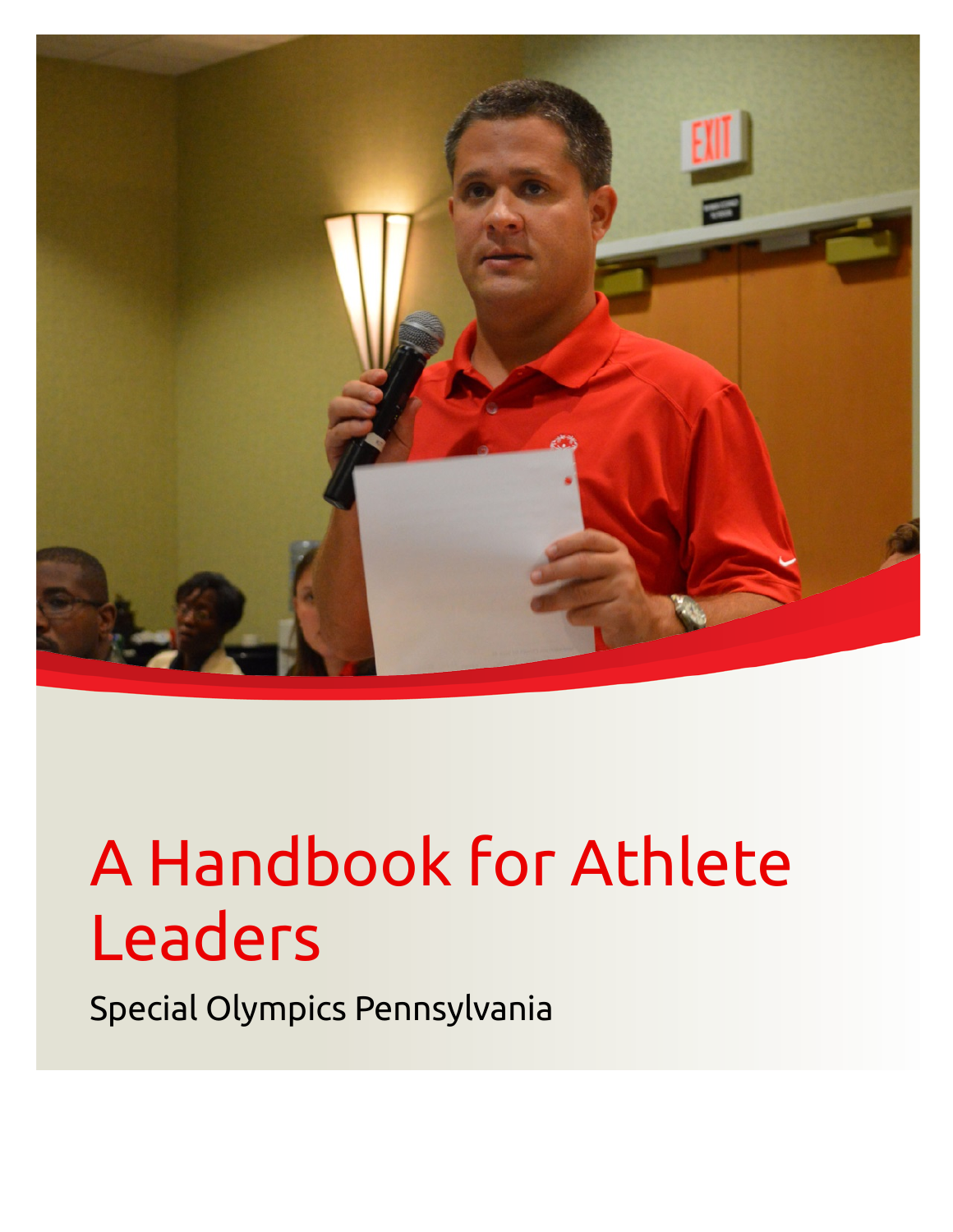# **TABLE OF CONTENTS**

Foundation: Pages 2 - 3

Roles for Athlete Leaders: Pages 3 - 4

Athlete Leadership University Curriculum: Pages 4 - 5

Athlete Leadership University Curriculum Development: Pages 5 - 8

Athlete Leadership University Prerequisite, Practicum & Credit: Page 8

Additional Information about Athlete Leadership: Pages 8 - 9

# **FOUNDATION:**

**The Mission of Special Olympics:** To provide year-round sports training and athletic competition in a variety of Olympic-type sports for children and adults with intellectual disabilities giving them continuing opportunities to develop physical fitness, demonstrate courage, experience joy, and participate in the sharing of gifts, skills, and friendship with their families, other Special Olympics athletes and the community.

**Goal of Special Olympics:** The ultimate goal of Special Olympics is to help persons with intellectual disabilities participate as productive and respected members of society at large, by offering them a fair opportunity to develop and demonstrate their skills and talents through sports training and competition, and by increasing the public's awareness of their capabilities and needs.

**Value Statement of Athlete Leadership:** Special Olympics empowers athletes to be contributing and respected members of Special Olympics and society. We support athleteleaders on and off the playing field.

**Purpose of Athlete Leadership:** The purpose of Athlete Leadership is empowering athletes to develop leadership skills and utilize their voices and abilities to undertake meaningful leadership roles, influence change in the Special Olympics movement and create inclusive communities around the world.

**Definition of Athlete Leadership:** Through organized training and practical experiences, Athlete Leadership prepares athletes to undertake meaningful positions of influence and leadership throughout the Special Olympics organization, both on and off the playing field.

#### **Basic Concepts of Athlete Leadership:**

1. Athlete Leadership is fundamental to Special Olympics being an athlete-centered organization.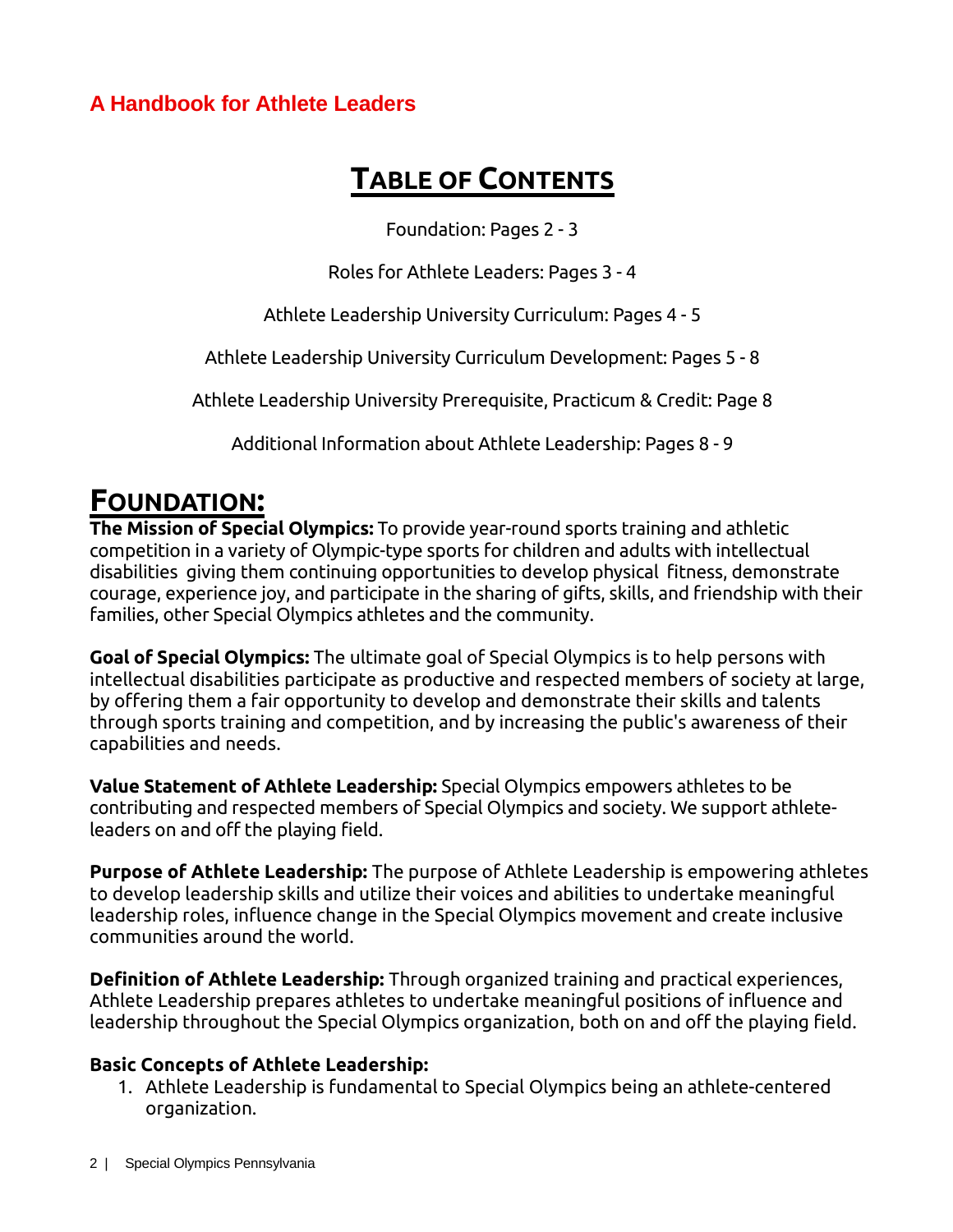- 2. Every Special Olympics athlete has leadership abilities that can contribute to the movement.
- 3. Athlete Leadership has a powerful effect on athletes' self-esteem and self-confidence.
- 4. Athlete Leadership includes courses that guide athletes toward a variety of roles, including: Board of Directors, Games Organizing Committees (GOC), public speaking, coaching, attending Athlete Congress / Leadership Conference, conducting Athlete Input Surveys, attending Athlete Input Councils, serving on Athlete Leadership Teams, and much more!
- 5. After attending courses, athletes need both immediate and real opportunities to practice newly-learned leadership skills.
- 6. Most athletes benefit from the support of a committed athlete-centered mentor whose role evolves as the athlete leader becomes more capable in their leadership role.
- 7. Special Olympics staff, volunteers and families must be educated to ensure they value and support the involvement of athletes in meaningful roles.
- 8. Skills learned in Athlete Leadership enrich athletes' abilities to become more involved and respected in the community.

# **ROLES FOR ATHLETES:**

Athletes as Athlete Representatives

Athletes as Global Messengers

Athletes as Coaches

Athletes as Healthy Athlete Initiative Assistants and/or Health and Fitness Coordinators

Athletes as Volunteers

Athletes as Athlete Leadership University Instructors

Athletes as Special Olympics PA Employees

Athletes on Athlete Leadership Teams

Athletes on Local Program Management Teams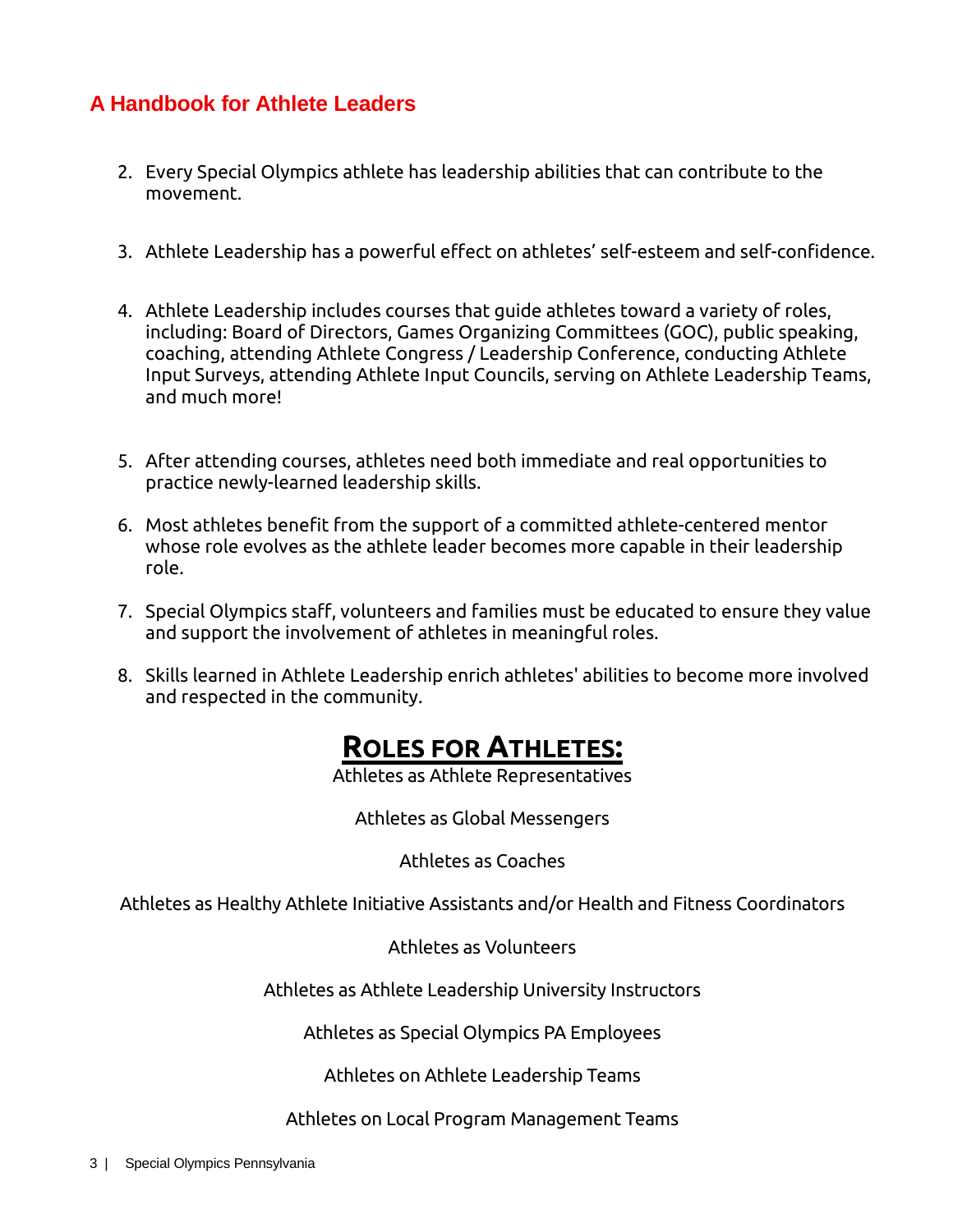Athletes on Games Organizing Committee

Athletes as Athlete Input Survey Conductors

Athletes on Board of Directors

Athletes on Regional Input Council

Athletes attending Athlete Congress

Athletes attending Leadership Conference

# **ATHLETE LEADERSHIP UNIVERSITY CURRICULUM DEVELOPMENT**

**History and Curriculum Development:** Special Olympics Pennsylvania first introduced Athlete Leadership training in 1989 by offering a course called "Athletes for Outreach" to teach athletes how to become spokespersons for the organization. Today, "Athletes for Outreach" is known as Global Messenger. In 2000, SOPA introduced Athlete Representative training to teach athletes how to serve on committees and solve problems. As the interest in Athlete Leadership continued to grow, SOPA created Athlete Leadership University in 2014. In 2015, SOPA began offering advanced Athlete Leadership University sessions. Most recently, in 2016, SOPA began offering Healthy Lifestyles and Athletes as Coaches.

**Eligibility:** Athletes who sign up for Athlete Leadership University must be at least 16 years old (18 for Athlete Representative training) and actively involved in a sport. **Each athlete** must be accompanied by **a mentor** (volunteer), who works with the athlete during each course and locally during the required practical experience.

#### **Athlete Requirements:**

- 16 years of age or older (Global Messenger)
- 18 years of age or older (Athlete Representative)
- Year round involvement with local program and SOPA.
- Ability to interact interpersonally with mentor, local management team, other athletes and SOPA staff.
- Responsible individuals with good behavior.
- Ability to be attentive during instruction.
- Represent Special Olympics professionally and manner and appearance.

#### **Mentor Requirements:**

- 18 years of age or older.
- Registered Class A Volunteer.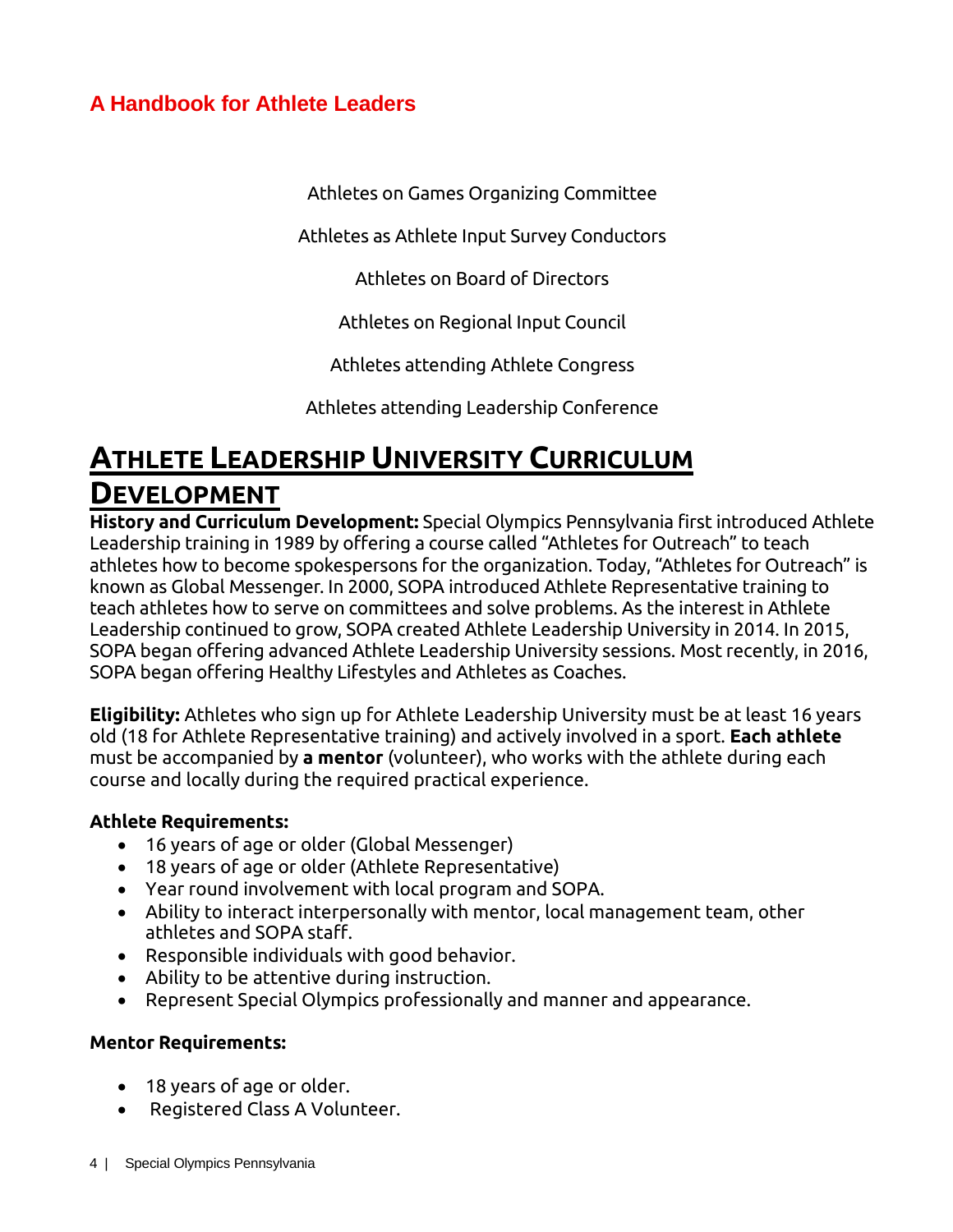- Valid background checks and completion of General Orientation and Protective Behaviors training.
- Mentors are chaperones, and therefore cannot be a current or former athlete.
- Mentors must be good role models that are patient and supportive of their Athlete Leader.
- Provide transportation, phone and internet access if athlete is unable to provide those to themselves
- Represent SOPA in a professional manner.

# **ATHLETE LEADERSHIP UNIVERSITY CURRICULUM: Course Requirements for All Majors PLEDGE**

**Curriculum:** The curriculum includes the history of Athlete Leadership; an overview of AL and basic definitions; the role of the mentor; the leadership roles available; potential road blocks and barriers and the development of each athlete's personal purpose statement of what he or she wants to do as an Athlete Leader.

#### **Mentor**

**Curriculum:** The curriculum teaches current and new mentors what is expected of them when teaching, encouraging, instructing, praising, influencing, guiding and inspiring their athletes at Athlete Leadership University and beyond. This curriculum also teaches mentors how to gradually decrease support as Athlete Leader gains more experience.

#### **Communications Major Course Requirements**

# • PLEDGE

- 
- Global Messenger I
- Global Messenger II

#### **Global Messenger I**

**Curriculum:** Introduction to communication. This curriculum teaches athletes how to write, practice and deliver a speech in front of an audience.

**Practicum:** Deliver a minimum of three speeches at the local and/or state level within one calendar year.

#### **Global Messenger II**

**Curriculum:** This curriculum teaches Global Messengers on proper etiquette such as attire, conversation tips and dining tips. It also teaches how Global Messengers can enhance their speeches and learning about other programs SOPA offers outside of traditional competition. **Practicum:** Complete a minimum of three capstone projects within one calendar year using communication skills in meaningful leadership roles at the local and state level. This can include, but is not limited to: Leading local public speaking workshops, gathering athlete input at local/invitational competitions, setting goals for your program, etc.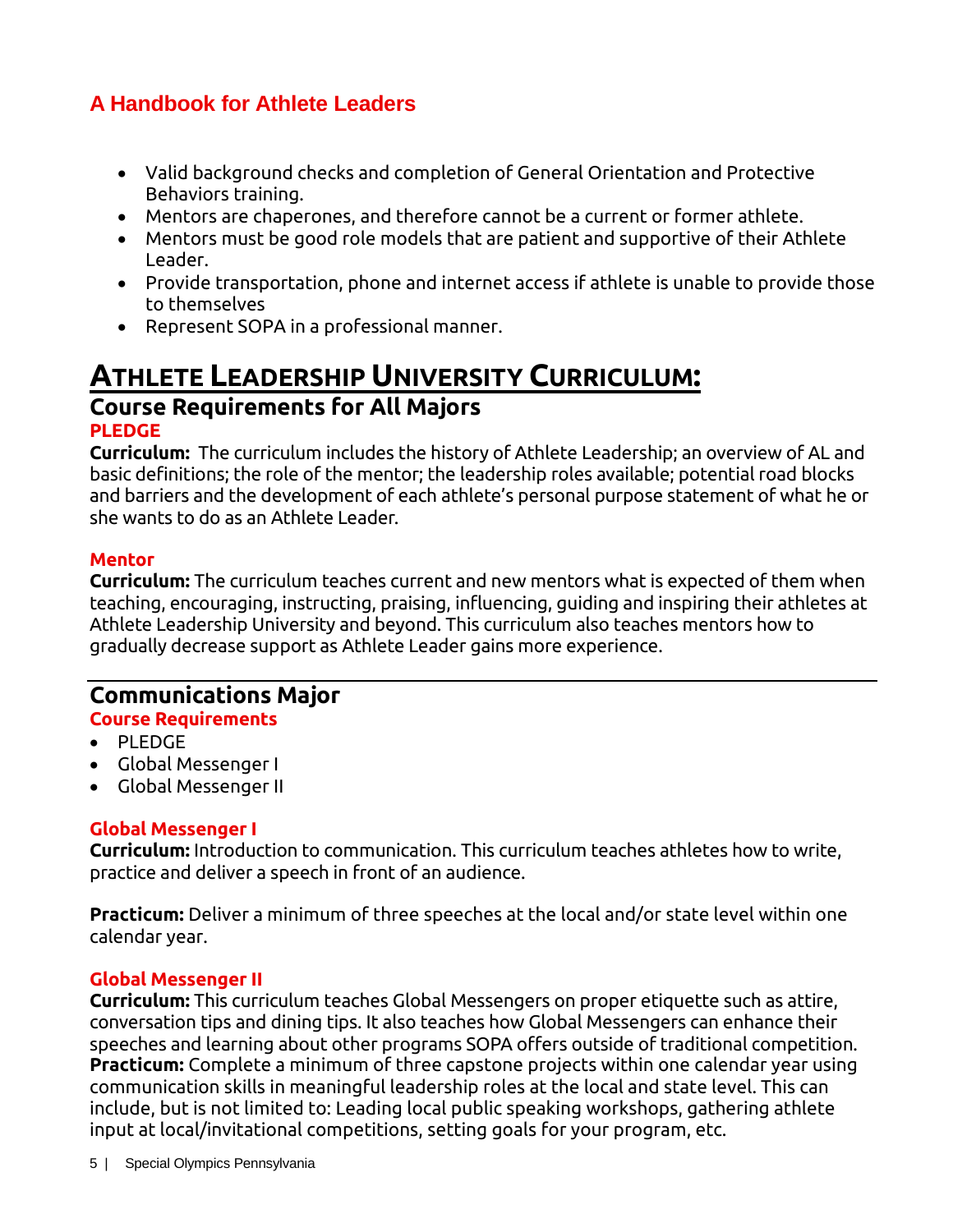#### **Practical Experience Examples**

- **Local Program Level:** Speaking during a check presentation at a local business.
- **State / National Level:** Co-emceeing Opening Ceremonies at a state competition.
- **International:** Sargent Shriver International Global Messenger.

#### **Governance Major Course Requirements**

- PLEDGE
- Athlete Representative I
- Athlete Representative II

#### **Athlete Representative I**

**Curriculum:** Introduction to governance. This curriculum teaches athletes how to serve on committees and how to solve problems with the help of their mentor, local management team, SOPA Staff and their fellow athletes.

**Practicum:** Complete a minimum of three capstone projects at the local and/or state level in one calendar year. This can include, but is not limited to: Starting an Athlete Leadership Team, attending Athlete Congress/Leadership Conference, serving on a Games Organizing Committee, etc.

#### **Athlete Representative II**

**Curriculum:** Heavy hands on curriculum on how to start and run an Athlete Leadership Team. Major focus on how to address important issues at the local and state level, as well as learning to deal with different personalities.

**Practicum:** Complete a minimum of three capstone projects within one calendar year at the local and state level which include, but are not limited to: Setting up an ALT Directory, serving in a lead role on a Games Organizing Committee, serving a full term on the SOPA Board of Directors, etc.

#### **Practical Experience Examples**

- **Local Program Level:** Chair of an Athlete Leadership Team
- **State / National:** Member of a Games Organizing Committee
- **International:** SOI Sports Advisory Committee

#### **Sports Major Course Requirements**

- PLEDGE
- Athletes as Coaches

#### **Athletes as Coaches**

**Curriculum:** A non-sports specific training to help athletes that currently are or want to become certified coaches make the transition from a competitor to a coach.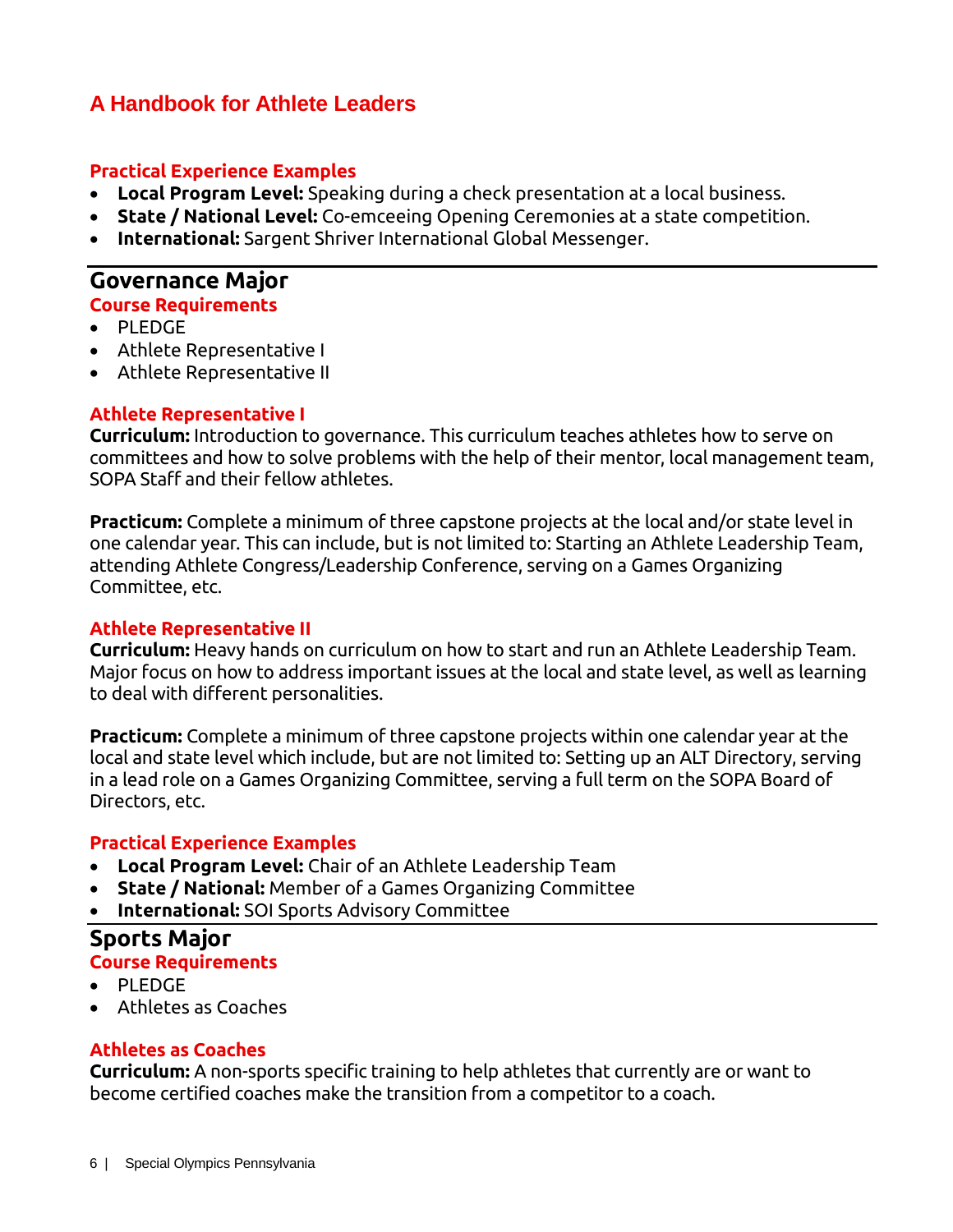**Practicum:** Athletes must attend a minimum of 8 practices as an assistant coach and have their report form signed off by the head coach or local program training coordinator within a calendar year. While not required for the sports degree, it is highly encouraged that Athletes as Coaches also attend competitions as an assistant coach and attend a SOPA Coaches' Training School to receive their skills certification.

#### **Additional Athletes as Coaches Information:**

• FAQ:

[http://specialolympicspa.org/images/Athlete\\_Leadership/Athletes\\_as\\_Coaches\\_-](http://specialolympicspa.org/images/Athlete_Leadership/Athletes_as_Coaches_-_Frequently_Asked_Questions.pdf) Frequently Asked Questions.pdf

# **Health Major**

#### **Course Requirements**

- PLEDGE
- Healthy Lifestyles

#### **Healthy Lifestyles**

**Curriculum:** Not only focuses on the Healthy Athletes initiative offered during state competitions but also training athletes to promote better health, nutrition and fitness in their local programs.

**Practicum:** Athletes must complete a certain number of sub-projects within a project:

- Become a Health and Fitness Coordinator for local program:
	- o Organize Health and Fitness clubs, which include, but are not limited to:
		- Walking Club
		- **Hygiene Club**
		- Cooking Club
		- Yoga Club
		- And More!
	- o Spread the word about Health and Fitness Clubs via Social Media (Facebook and/or Twitter), e-mail blasts, local program newsletter and other methods of mass communication.
	- o **\*Optional\*** Help local program partner with local health and fitness organizations.
- Volunteer/Offer Healthy Habits at local, invitational, sectional and/or state competitions.
	- o If not competing, Health and Fitness Coordinators have the opportunity to volunteer with Healthy Habits at sectional and state competitions and/or host Healthy Habits at any local and invitational competitions.
- **\*Optional\*** Volunteer as a Healthy Athletes assistant at state competitions.
	- o Optional due being available to only non-competing athletes, geographical location and ability for mentor and/or local program to provide transportation.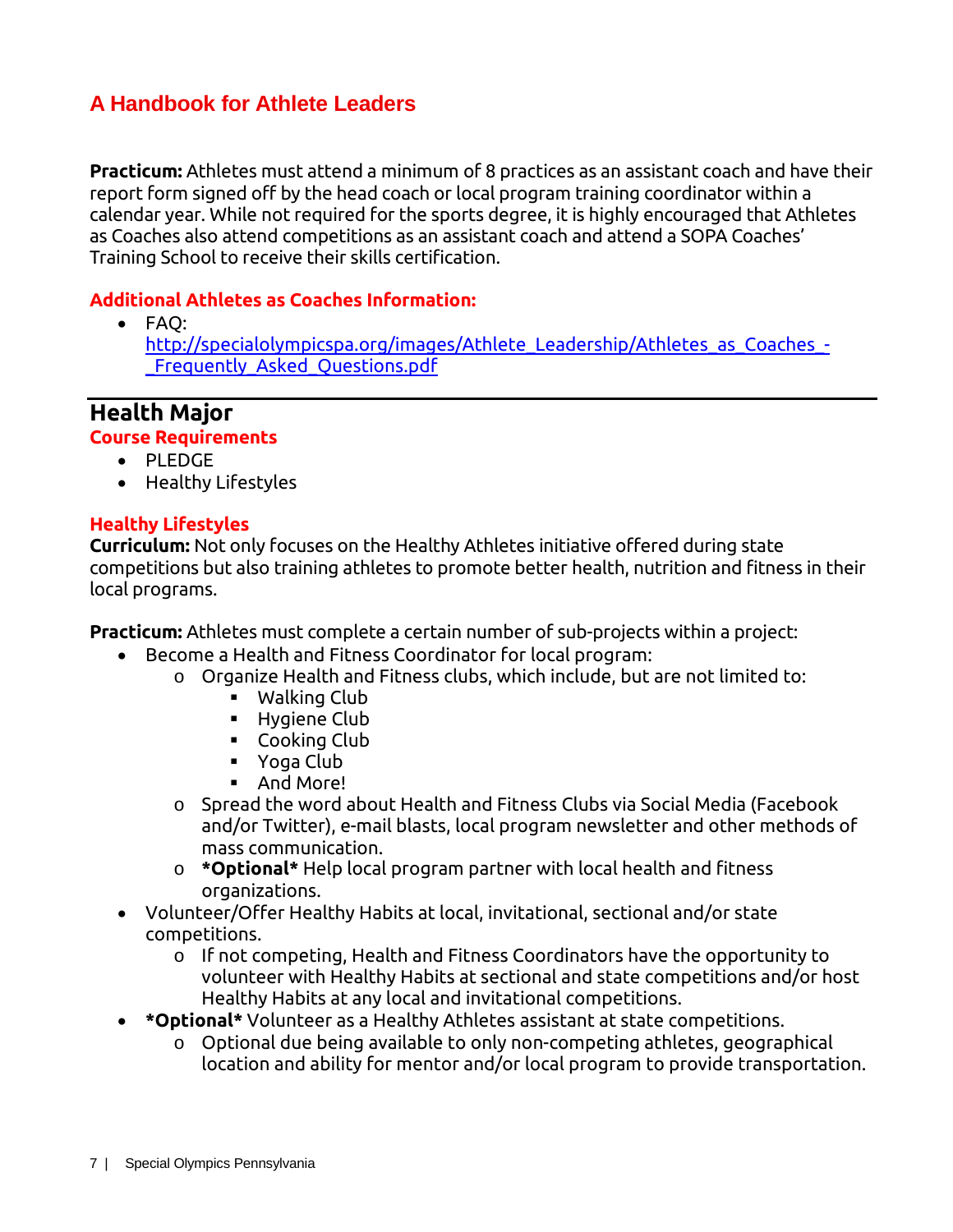#### **Additional Healthy Lifestyles Information:**

• FAQ: [http://specialolympicspa.org/images/Athlete\\_Leadership/Healthy\\_Lifestyles\\_-](http://specialolympicspa.org/images/Athlete_Leadership/Healthy_Lifestyles_-Frequently_Asked_Questions.pdf) [Frequently\\_Asked\\_Questions.pdf](http://specialolympicspa.org/images/Athlete_Leadership/Healthy_Lifestyles_-Frequently_Asked_Questions.pdf)

# **ATHLETE LEADERSHIP UNIVERSITY PRE-REQUISITES, PRACTICUM & CREDIT**

**First Course:** All athletes attending Athlete Leadership University for the first time must take PLEDGE\*.

*(\*If an athlete has completed an introductory course and practicum before 2014, they are not required to take PLEDGE unless they choose to take or instruct another introductory course)*

**Practicum for Credit in a Course:** Each athlete completing an introductory course receives a certificate of completion as credit. Following the completion of an introductory course, each athlete must complete a minimum of three speeches (Global Messenger), three capstone projects (Athlete Representative), attend eight practices as an assistant coach (Athletes as Coaches) or become a Health and Fitness Coordinator and offer Healthy Habits (Healthy Lifestyles.)

**Pre-requisites for Advanced-level:** Advanced courses have pre-requisites. Note: An athlete cannot take an advanced course unless he/she first takes the introductory course and completes the practicum.

**Advanced Practicum:** Once an athlete has received credit for completing the advanced training, they must complete an advanced practicum in order to receive an Athlete Leadership University degree. Unlike the introductory practicum, the advanced practicum requires completing projects that are meaningful to being an Athlete Leader.

**Earning additional degrees:** Once an athlete leader completes his or her first degree, he/she may wish to earn additional degrees. He/she does not have to retake a course from the new degree curriculum if he/she already has credit for that course from a prior degree. Completing and receiving credit for the additional leadership course unique to the additional degree curriculum is required.

**Retaking Courses:** If an athlete has been inactive and/or has been paired with a new mentor, it's highly encouraged that they retake the introductory training as course content may change as Athlete Leadership continues to grow.